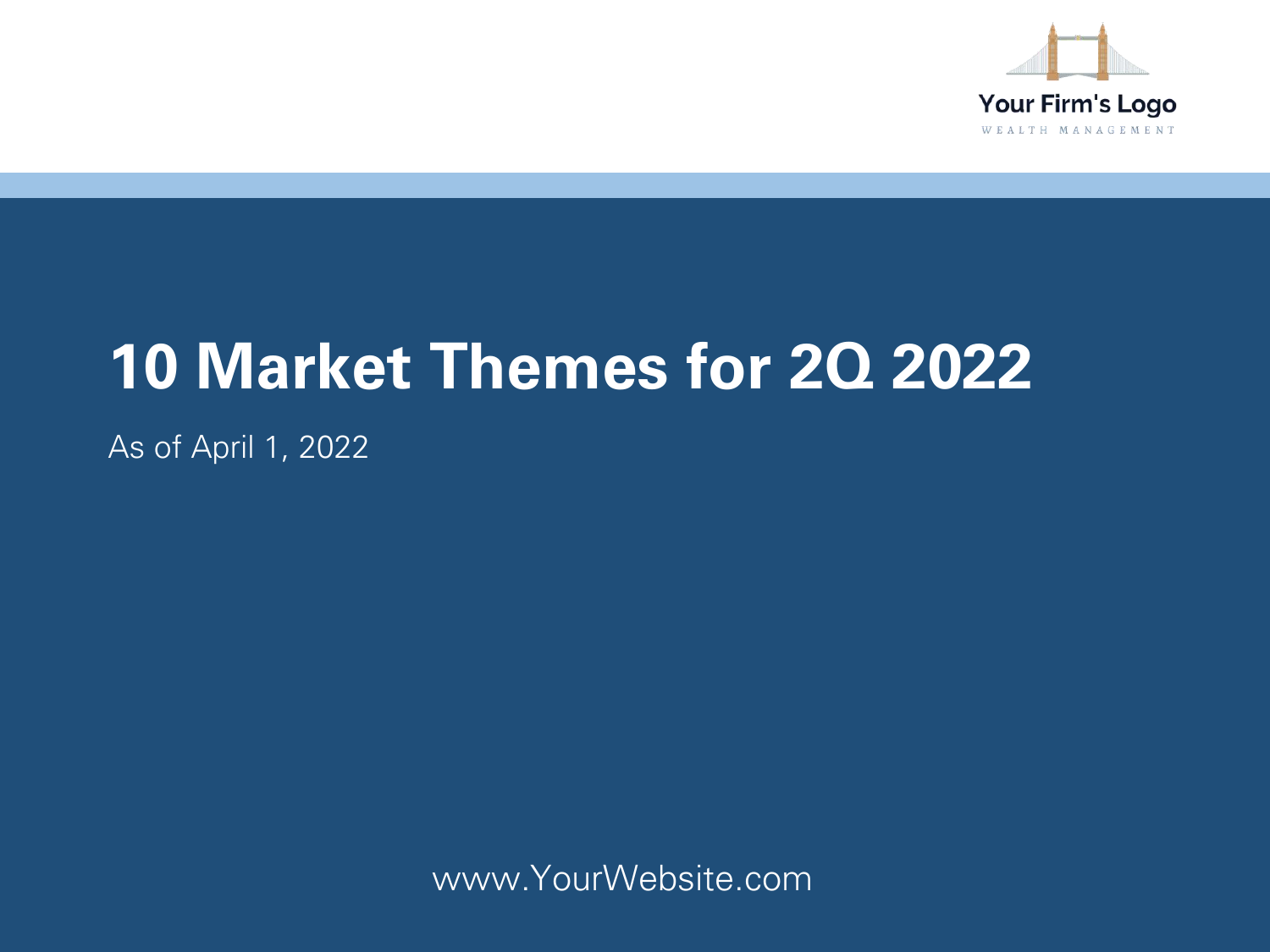# **10 Market Themes for 2Q 2022**

This collection of market insights highlights 10 themes we believe are most likely to shape the investment environment this quarter.

- 1. S&P 500 Index Performance Timeline Since the Start of 2022
- 2. Federal Reserve Raises Rates for the First Time Since December 2018 …
- 3. … Which Has Varying Impacts on Consumer Borrowing Costs
- 4. Manufacturing Index Highlights Sustained Economic Expansion
- 5. Oil Prices Are Surging Higher, Which Historically Slows Economic Growth
- 6. U.S. Labor Market Experiences Strong Growth During 1Q 2022 …
- 7. … But Workers Take a Step Back as Inflation Outpaces Wage Growth
- 8. Rising Interest Rates Pressure the Growth Factor's Valuation
- 9. Market Volatility Increased During 1Q 2022
- 10. Gold Reclaims Pre-Pandemic Record High from 2011

John Smith, CFA President & Founder

First Last Name Title

First Last Name Title

First Last Name Title

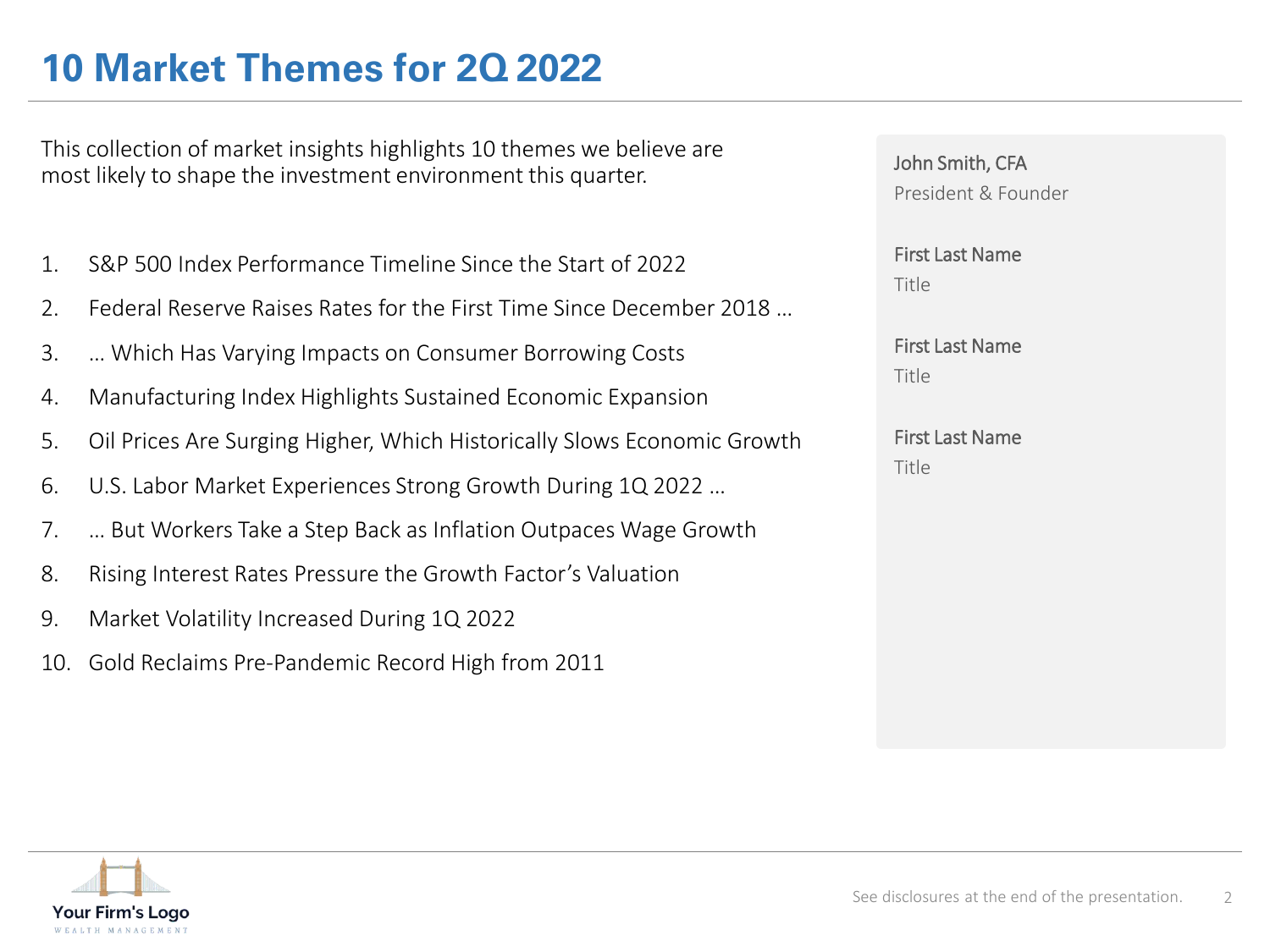# S&P 500 Index Performance Timeline Since the Start of 2022



Disclosures: Data sourced from State Street S&P 500 ETF (SPY). You cannot invest directly in an index. Past performance is no guarantee of future results.

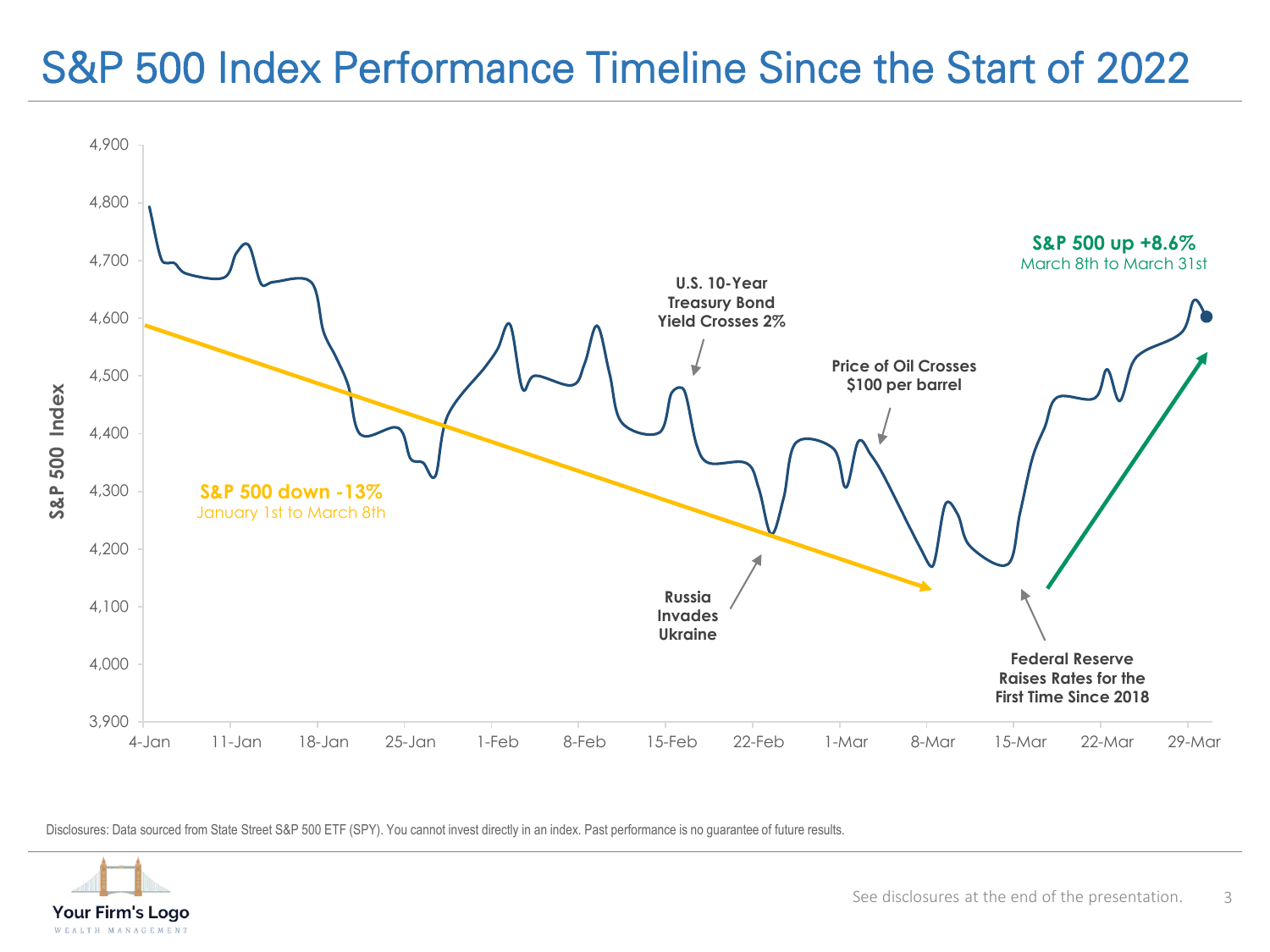#### Federal Reserve Raises Rates for the First Time Since December 2018 …



Disclosures: Monthly datapoints from the Federal Reserve since the 1980s. The Federal Funds Rate is the target interest rate set by the Federal Reserve at which commercial banks borrow and lend excess reserves overnight.

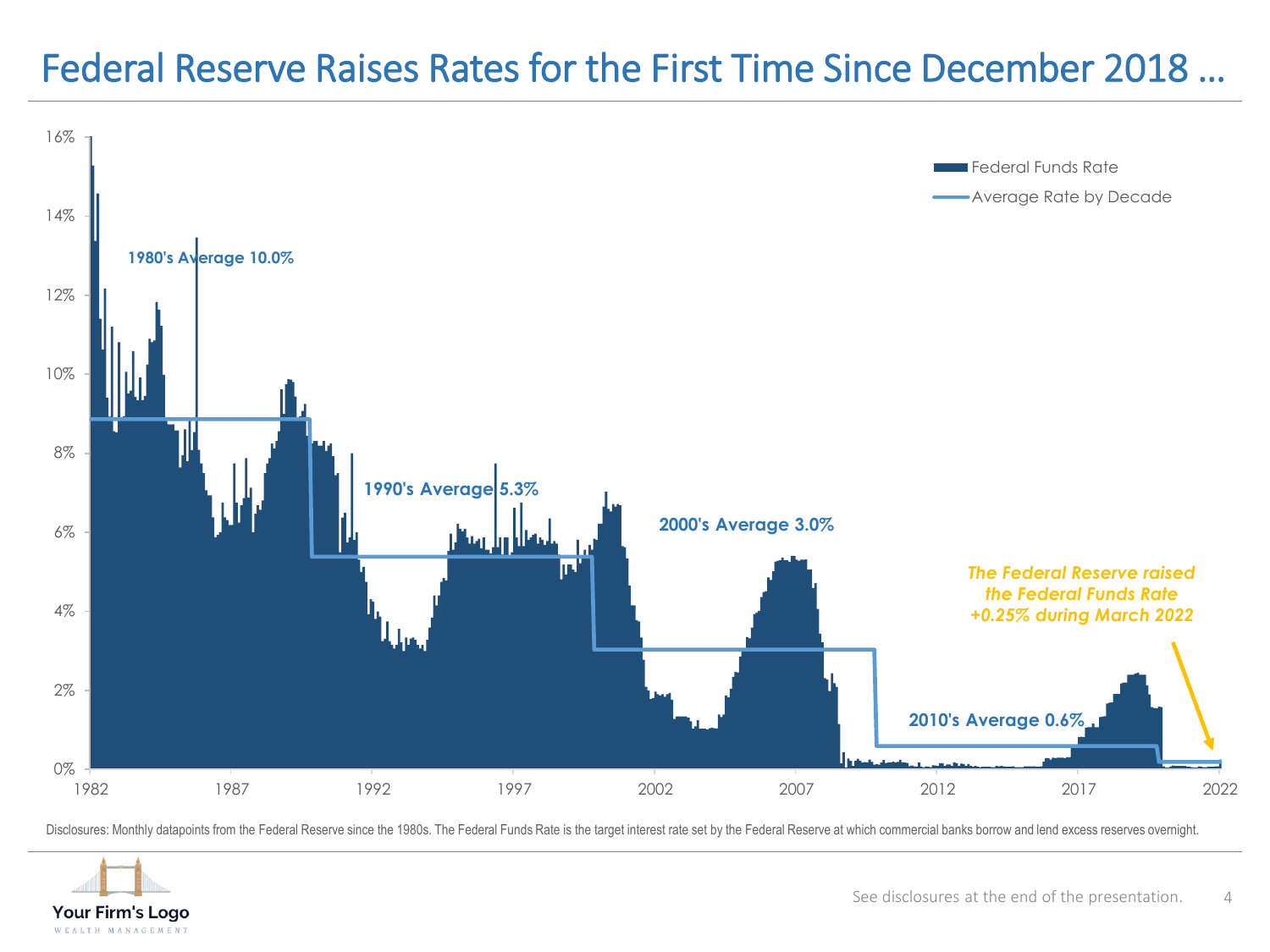#### … Which Has Varying Impacts on Consumer Borrowing Costs



Disclosures: Data sourced from MarketDesk, Federal Reserve, U.S. Treasury, Freddie Mac.

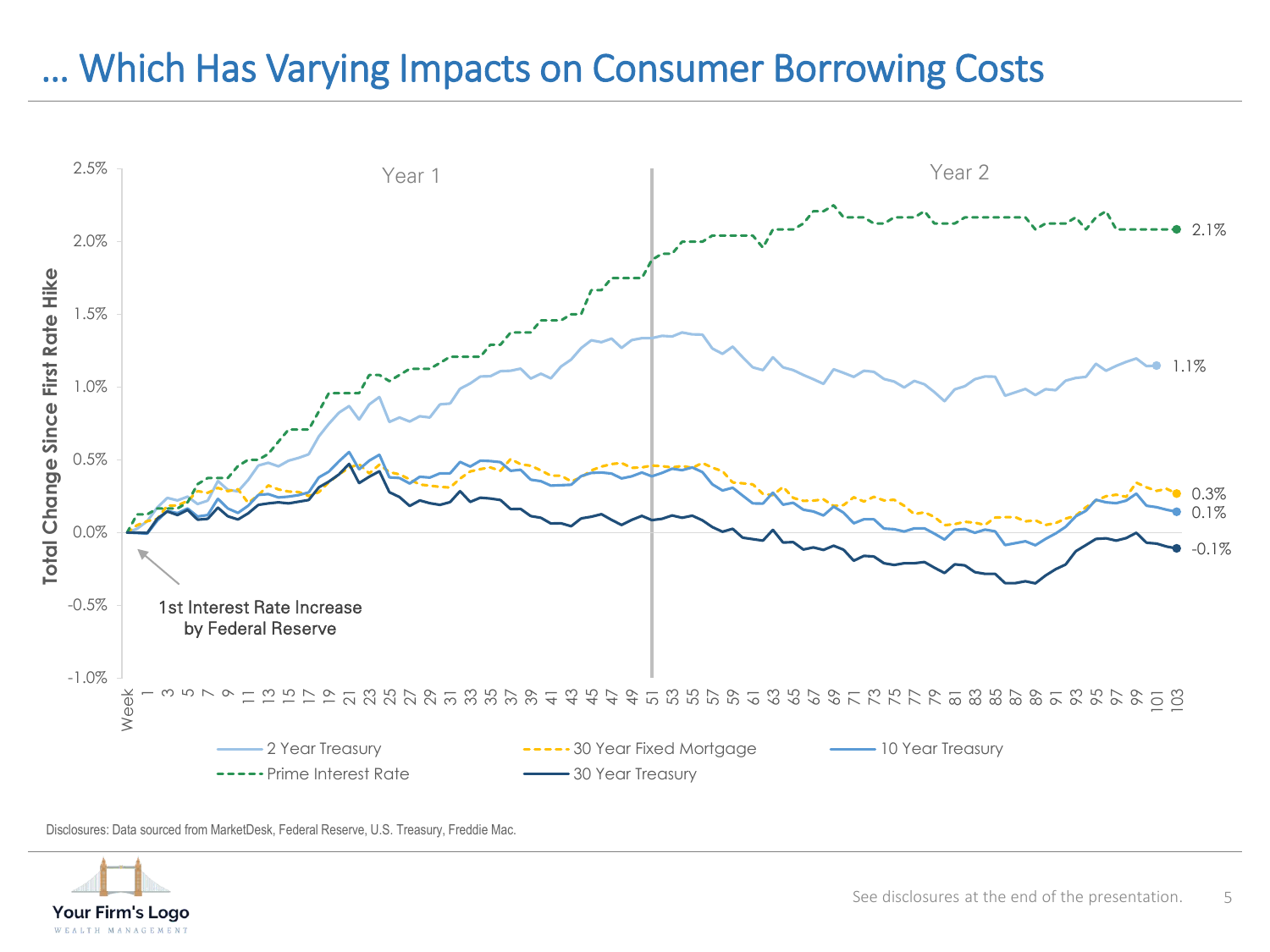# Manufacturing Index Highlights Sustained Economic Expansion



Disclosures: Data sourced from Institute for Supply Management. PMI = Purchasing Managers' Index.

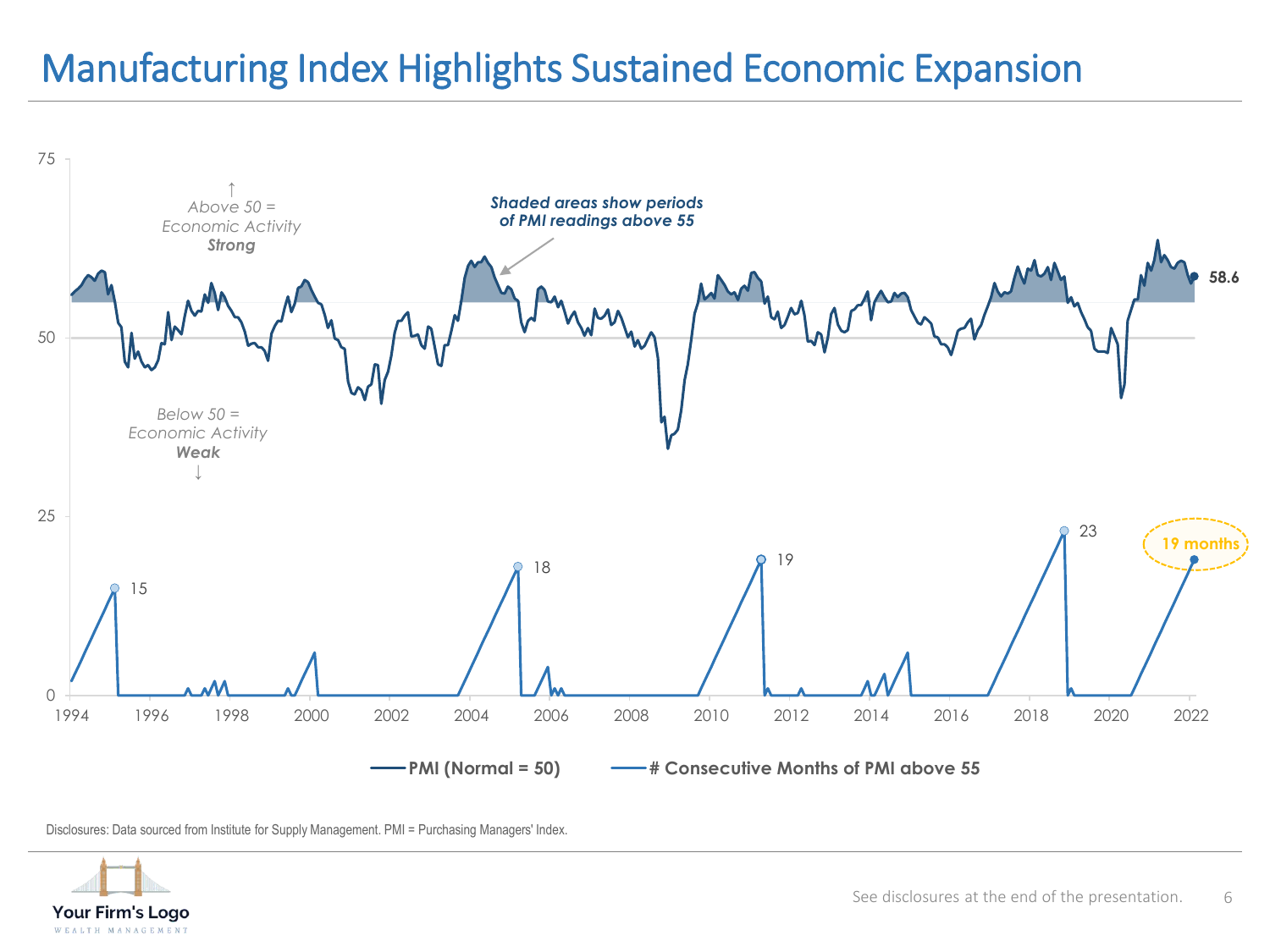# Oil Prices Are Surging Higher, Which Historically Slows Economic Growth



Disclosures: Data sourced from Bureau of Economic Analysis, National Bureau of Economic Research. Note: Analysis is based on quarterly data.

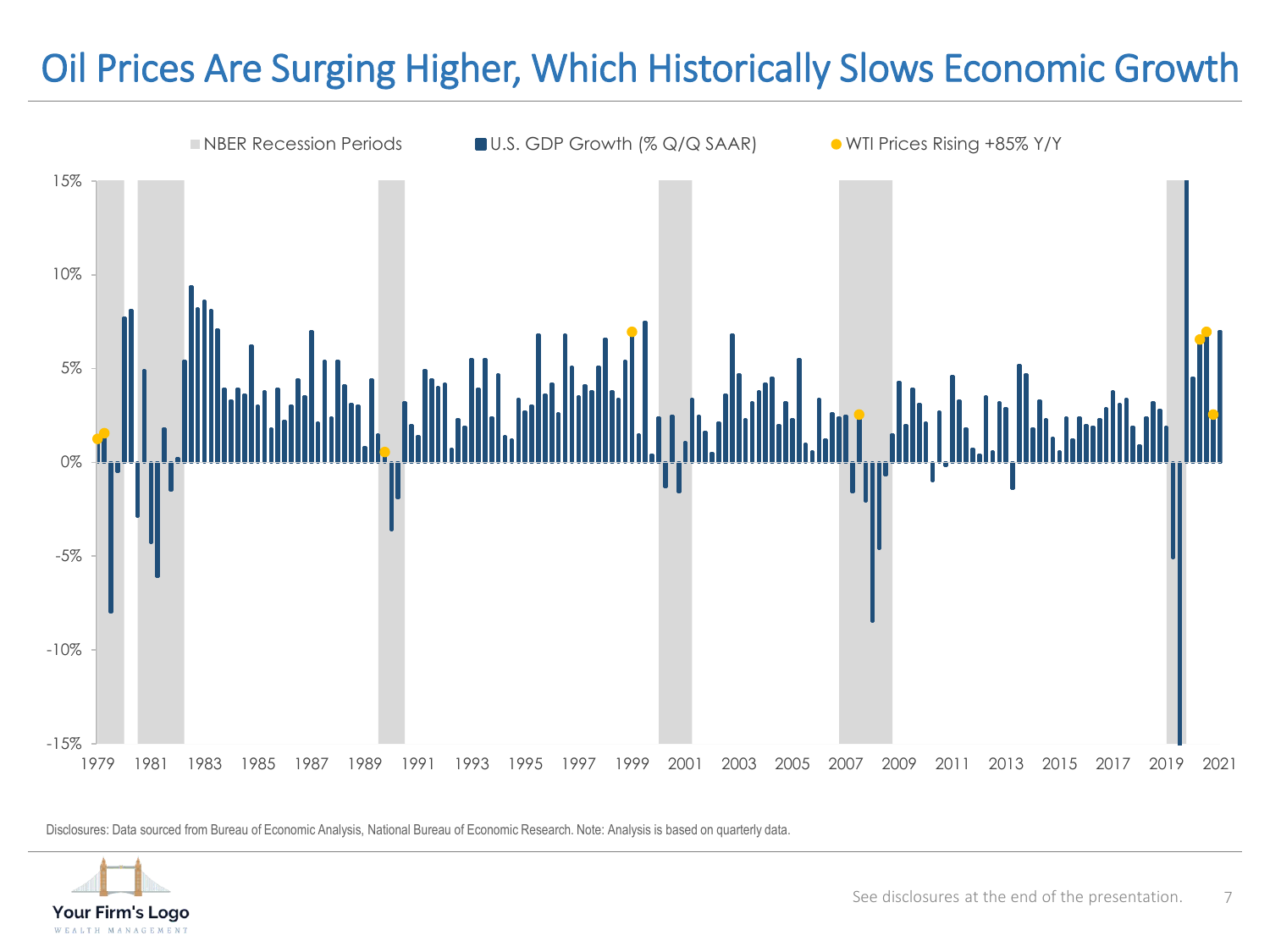#### U.S. Labor Market Experiences Strong Growth During 1Q 2022 …



Disclosures: Data sourced from the U.S. Bureau of Labor Statistics.

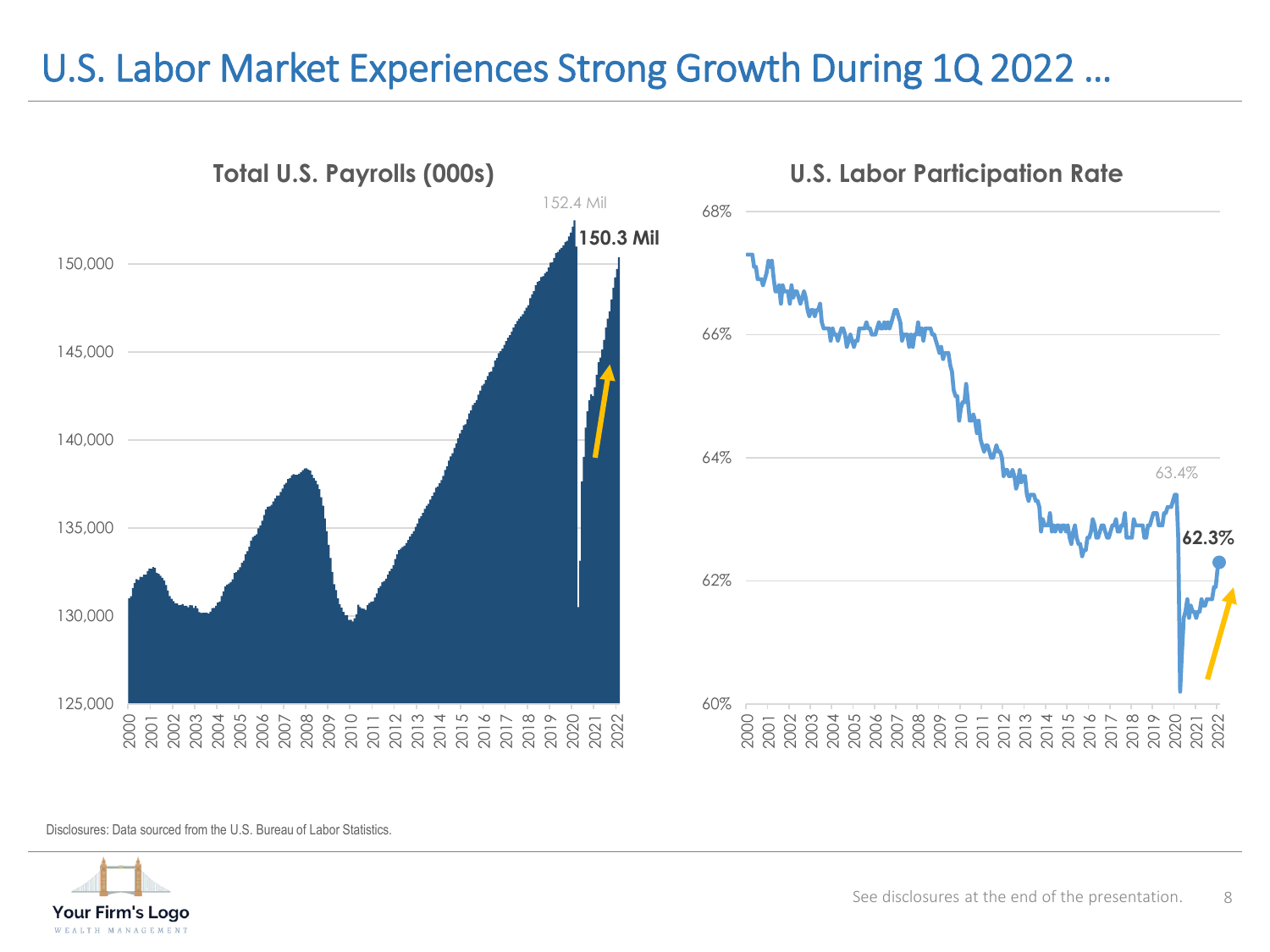#### … But Workers Take a Step Back as Inflation Outpaces Wage Growth



Disclosures: Data sourced from the U.S. Bureau of Labor Statistics.

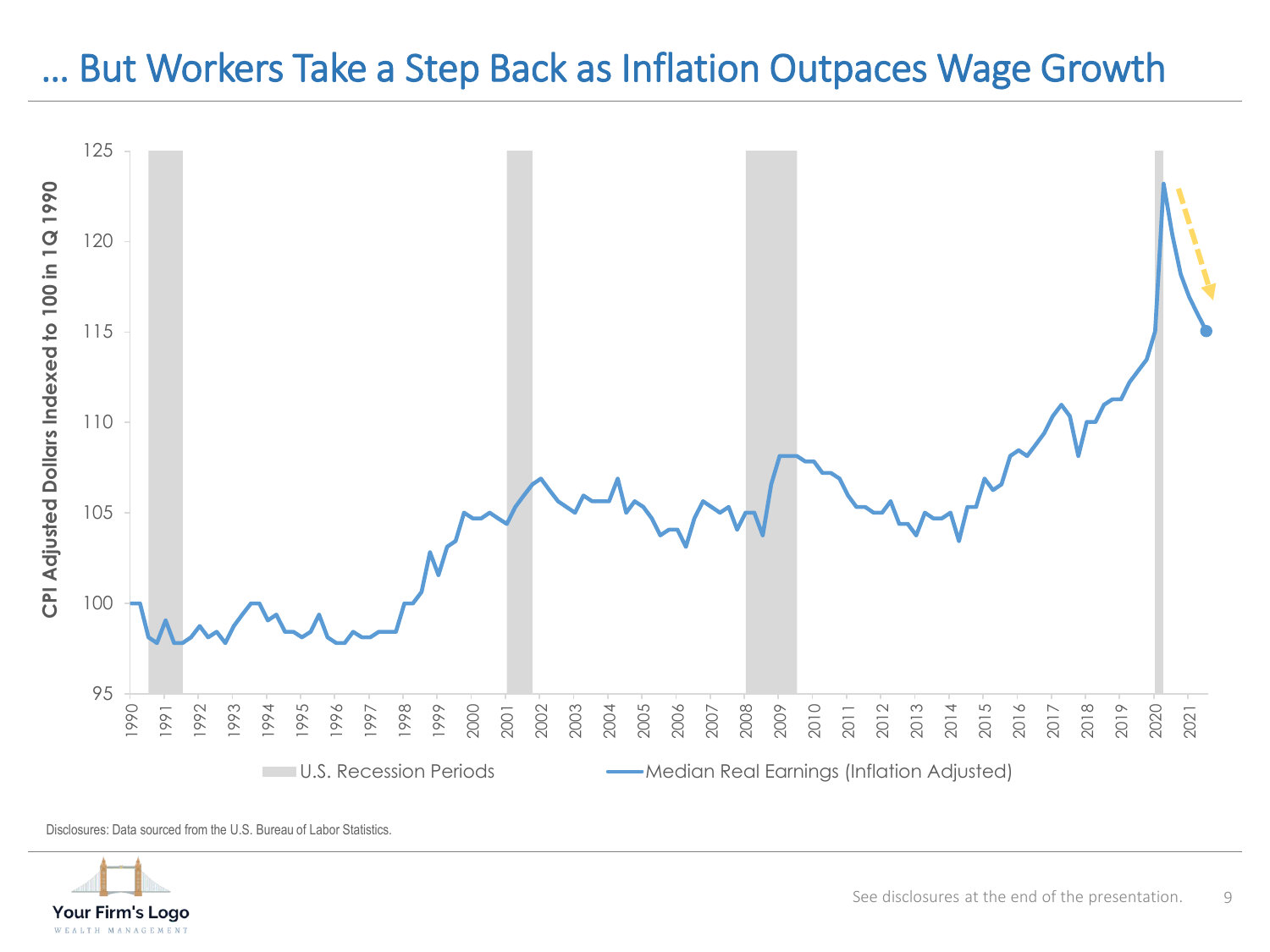#### Rising Interest Rates Pressure the Growth Factor's Valuation



Disclosures: Growth Stocks are based on the Vanguard S&P 500 Growth ETF (VOOG). Value Stocks are based on the Vanguard S&P 500 Value ETF (VOOV).

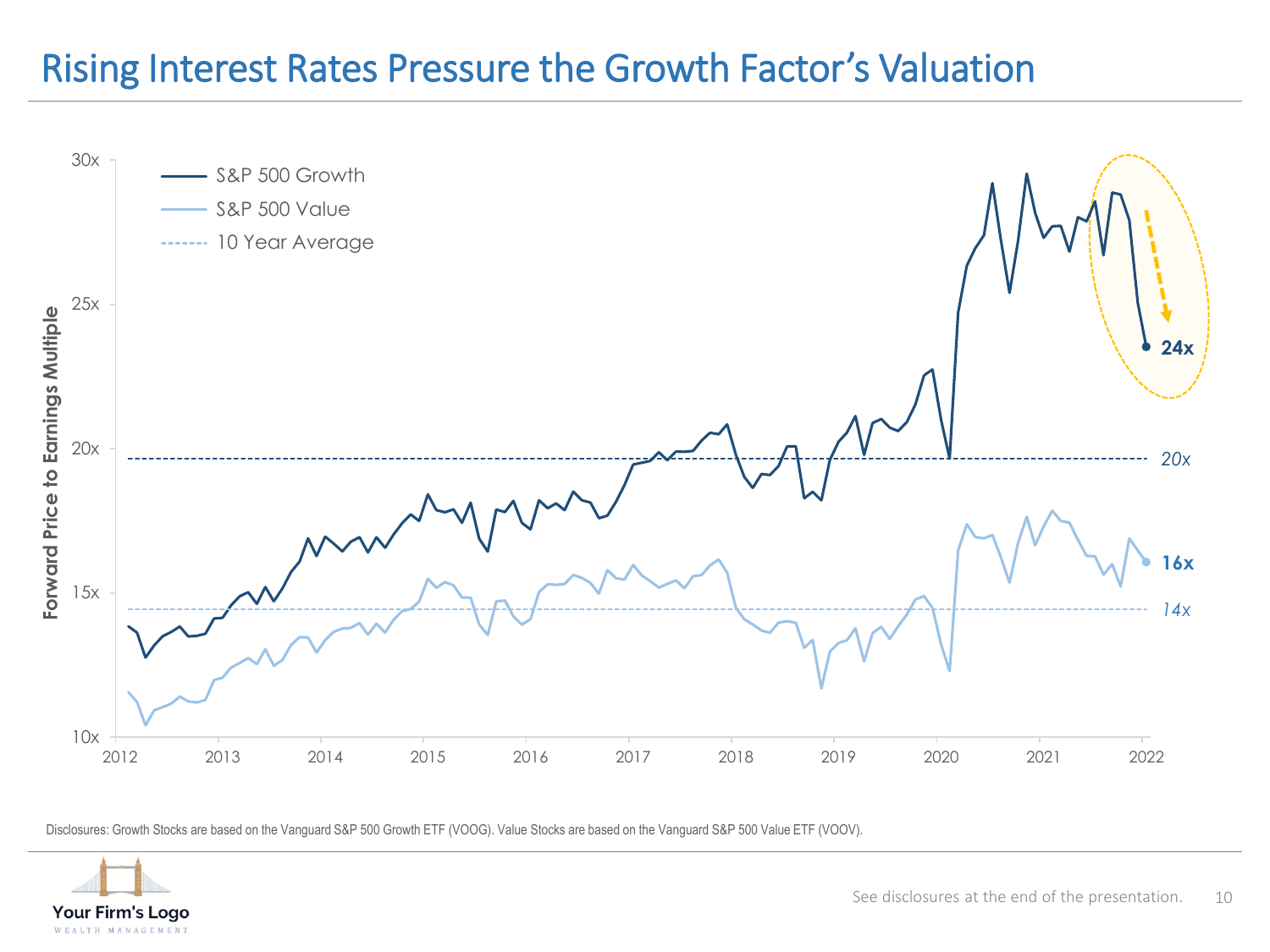#### Market Volatility Increased During 1Q 2022



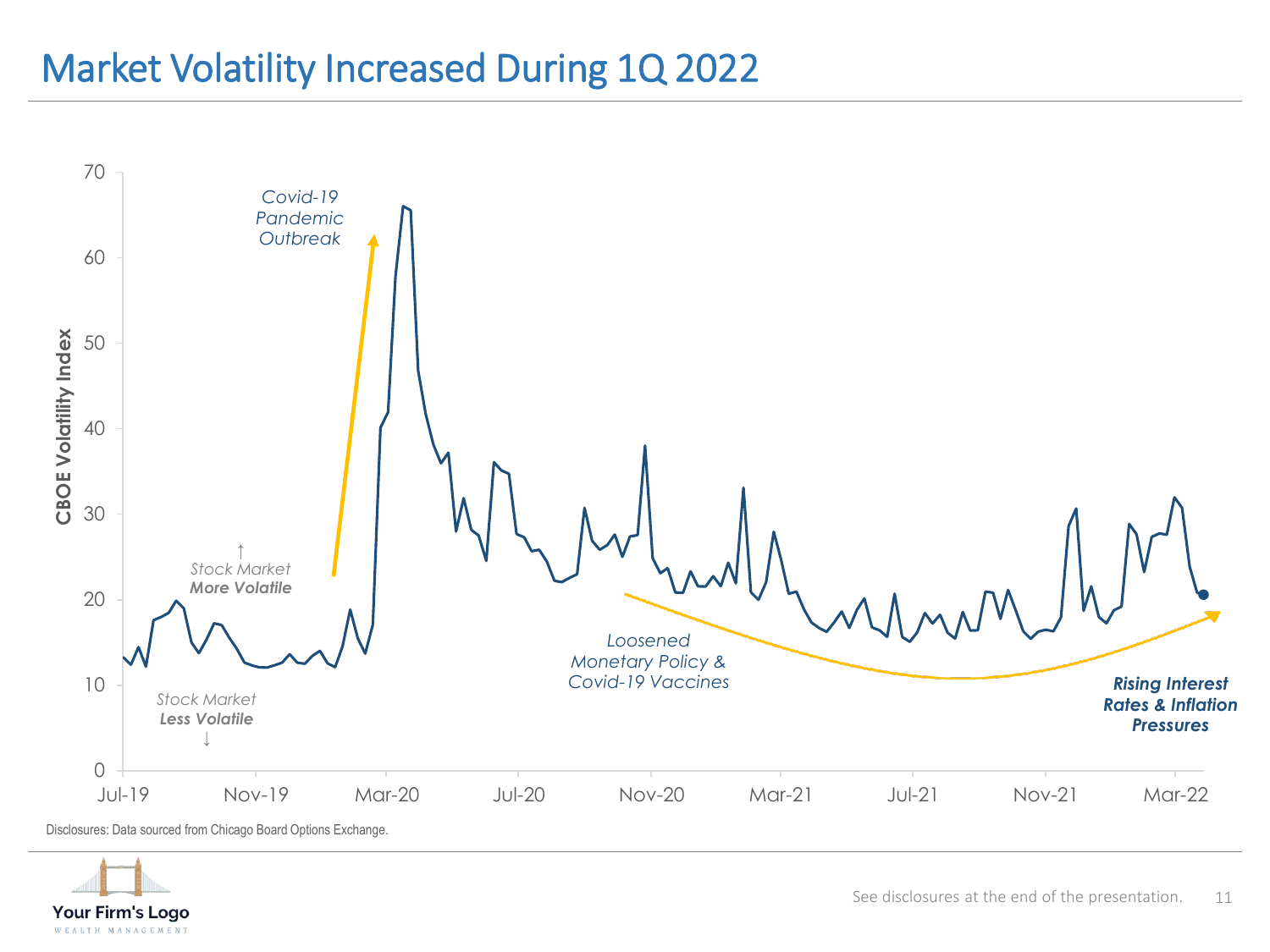#### Gold Reclaims Pre-Pandemic Record High from 2011



Disclosures: Data sourced from MarketDesk. Gold prices based on U.S. dollar per troy ounces.

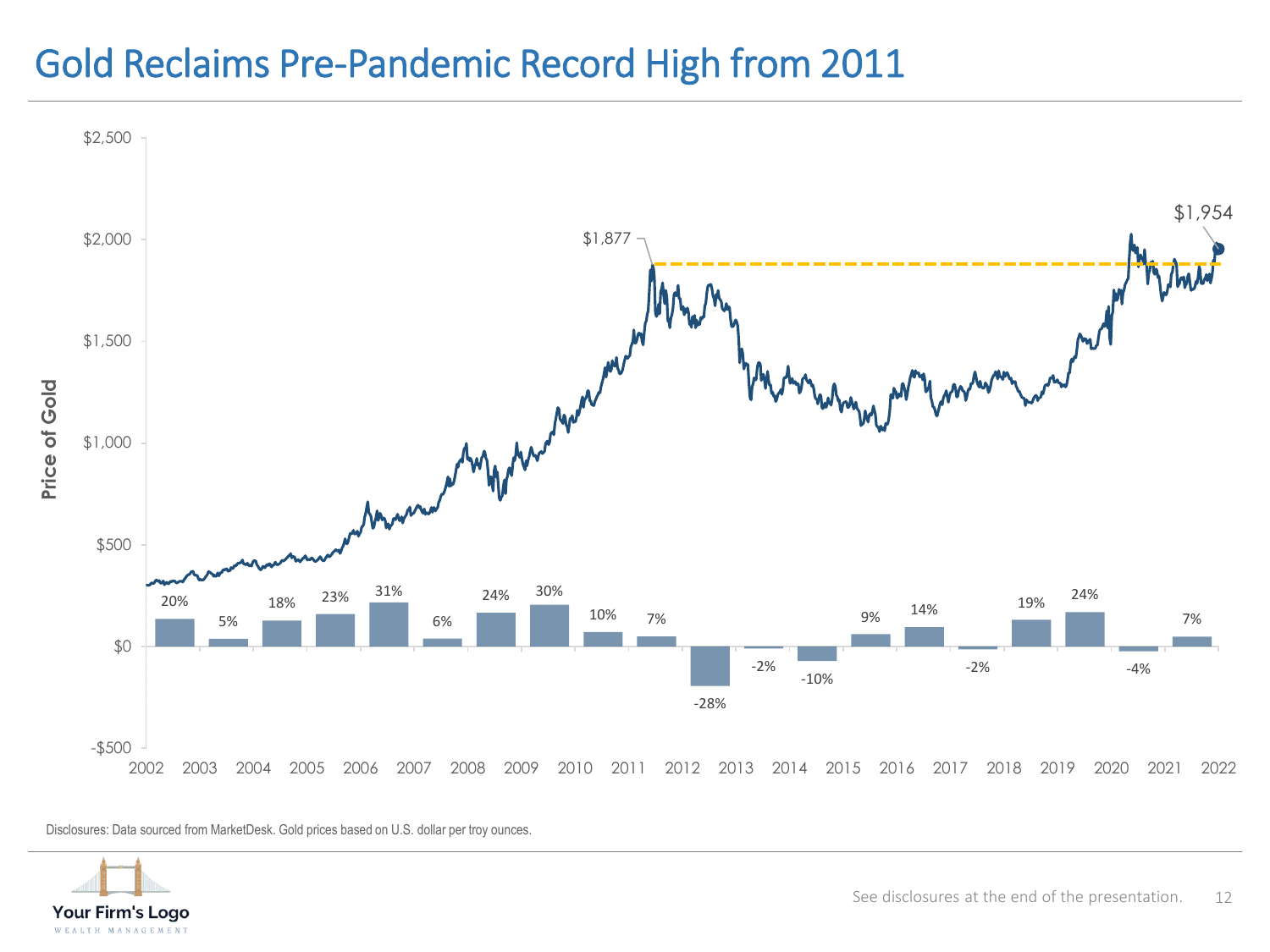#### Inflation: A general rise in price level relative to available goods and services. Producer Price Index (PPI): Measures the average changes in prices received by domestic producers for their output. Real Yield: Calculated as the Nominal Yield minus CPI rate. **Questions?**

#### **Get in Touch!**

Phone (123) 456-7899 | Email info@yourfirm.com

#### **Schedule Time with Our Team**

Your Calendar Link (e.g. Calendly)

presentation.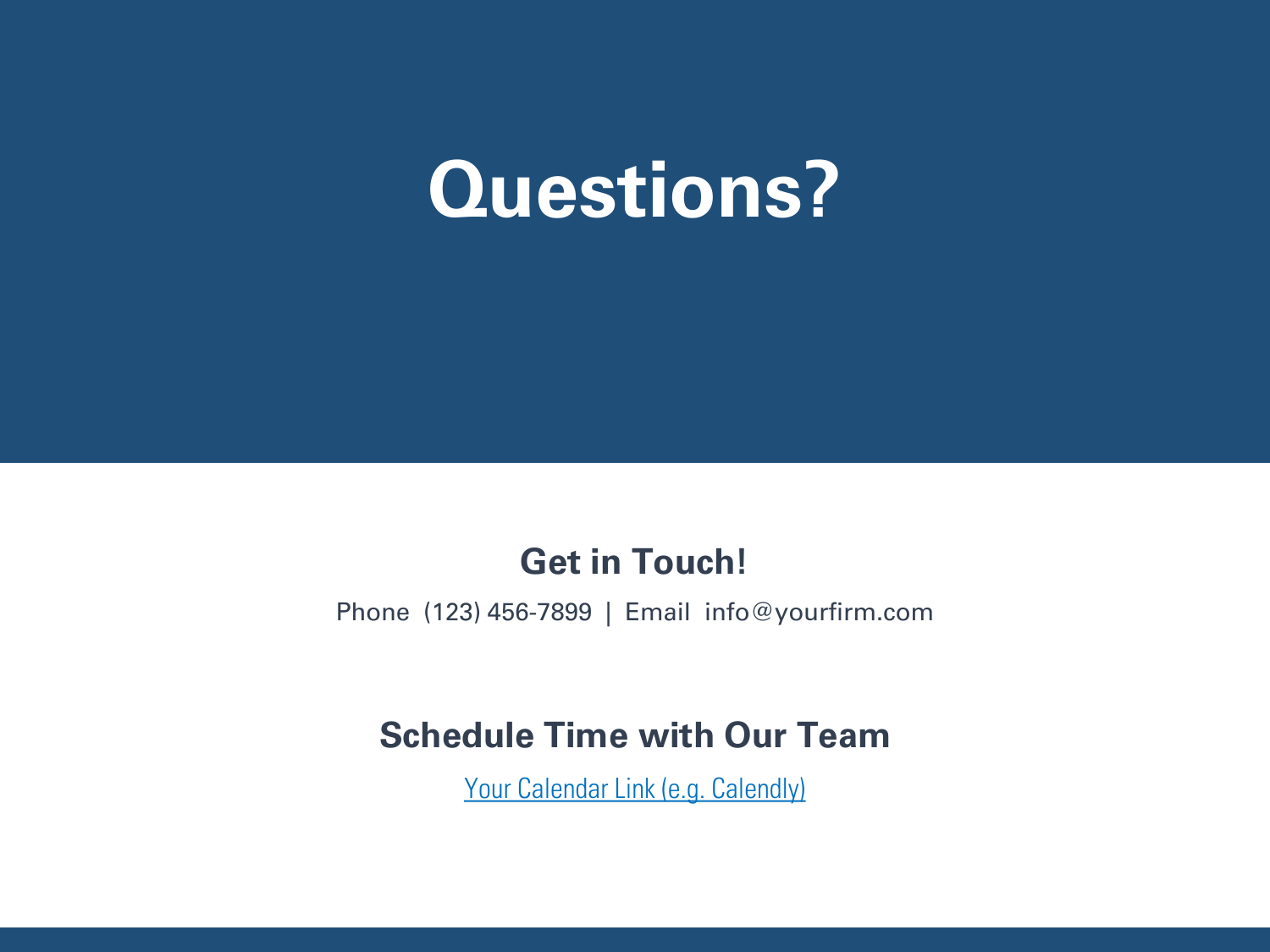#### **Definitions**

2Y / 10Y / 30-Year Treasury Bonds: Treasuries are debt obligations issued and backed by the full faith and credit of the U.S. government.

CBOE Market Volatility Index (VIX): Measures the market's expectations of future volatility and is based on S&P 500 options activity

Consumer Price Index (CPI): Measures the changes in the price level of a basket of consumer goods and services purchased by households.

Federal Fund's Rate: The target interest rate set by the Federal Reserve at which commercial banks borrow and lend excess reserves overnight.

Federal Reserve: The Federal Reserve System is the central bank of the United States. It was founded by Congress in 1913 to provide the nation with a safer, more flexible, and more stable monetary and financial system.

Growth Stocks: Growth stocks are companies expected to grow sales and earnings at a faster rate than the market average.

Inflation: A general rise in price level relative to available goods and services.

ISM Purchasing Managers Index (PMI): The ISM manufacturing index, also known as the purchasing managers' index (PMI), is a monthly indicator of U.S. economic activity based on a survey of purchasing managers at more than 300 manufacturing firms. It is considered to be a key indicator of the state of the U.S. economy.

Price Return: The rate of return on an investment portfolio, where the return measure takes into account only the capital appreciation of the portfolio, not including income generated in the form of interest or dividends.

Prime Interest Rate: A base rate used by banks to price short-term consumer and business loans.

Real Earnings: Usual weekly earnings represent earnings before taxes and other deductions and include any overtime pay, commissions, or tips usually received. Real Earnings adjust these dollar amounts the Consumer Price Index.

Real Yield: The interest rate earned on a fixed income investment after factoring in the impact of inflation as measured by the Consumer Price Index (CPI).

Total Return: Return on a portfolio of investments including capital appreciation and income received on the portfolio.

U.S. Labor Participation Rate: The percentage of the population that is either working or actively looking for work

U.S. Total Payrolls: A measure of the number of U.S. workers in the economy that excludes proprietors, private household employees, unpaid volunteers, farm employees, and the unincorporated self-employed. This measure accounts for approximately 80 percent of the workers who contribute to Gross Domestic Product (GDP).

Unemployment Rate: A lagging economic indicator which is calculated as the percent of the labor force that is jobless.

Value Stocks: Stocks that are inexpensive relative to the broad market based on measures of fundamental value (e.g., price to earnings or price to book).